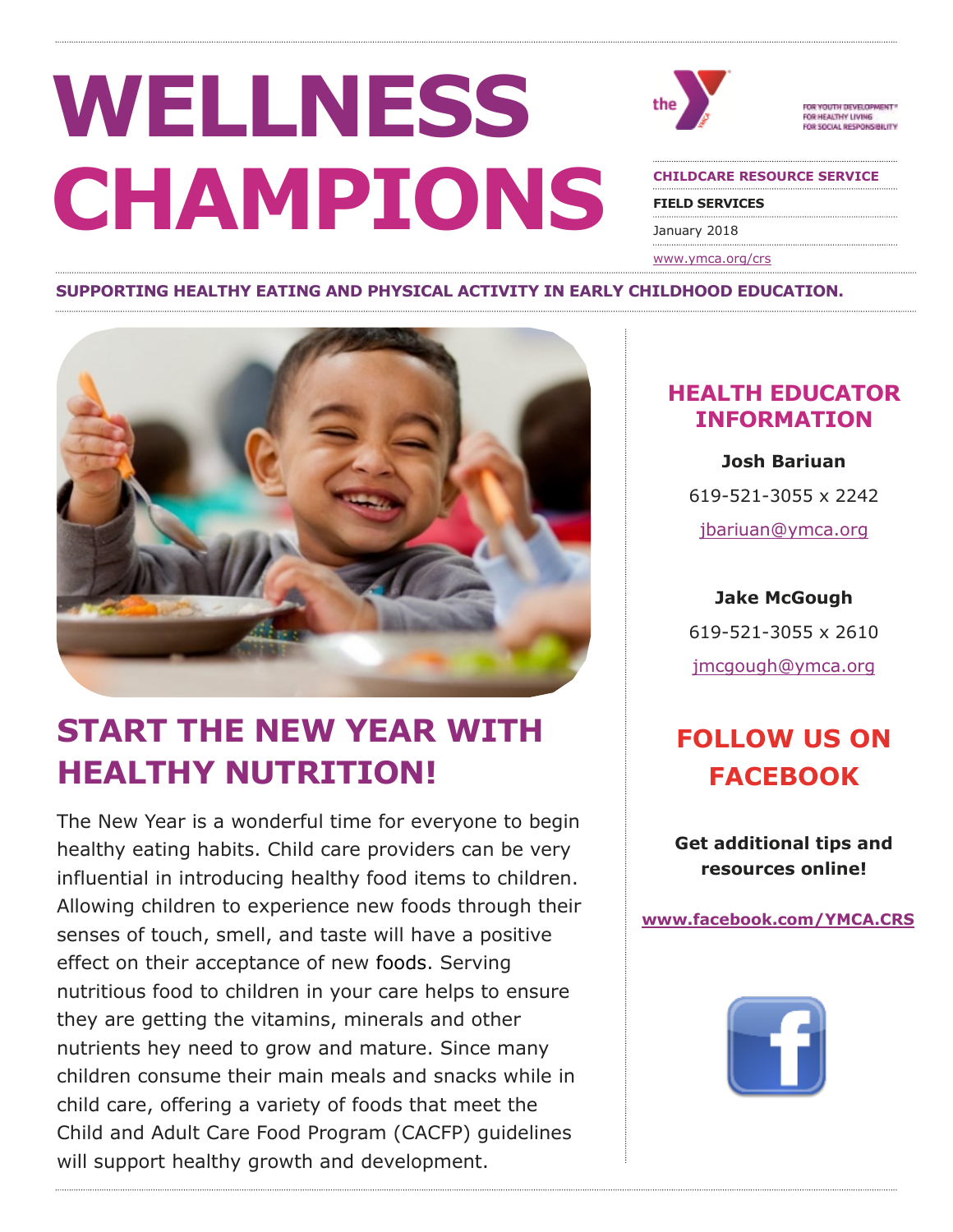# **MENU PLANNING FOR HEALTHY EATING**

There are several things you can do to promote healthy eating habits at your child care. The USDA's resource guide, *Building Blocks for Fun and Healthy Meals*, offers these five basic tips to achieving your nutrition goals.

1. **Strive for Balance**: take into consideration tastes and flavors as you plan out your menu. Balance out mild flavors with stronger-flavored foods. Also, focus on nutrient content. Balancing out high-fat foods with ones with lower fat content will help round out your meals. For example, you might want to balance out a grilled cheese sandwich with healthy options such as celery sticks and apple slices.

2. **Emphasize Variety**: serve a variety of foods from different food groups in a way that is appealing to children. You can also mix up the way food items are prepared. For example, vegetables can be served cooked, raw, or seasoned.

3. **Add Contrast**: mixing up textures, flavors, and preparation to your menu will enhance the taste and appearance of the food items.

4. **Think About Color**: plan menus with at least three colors to achieve a more appealing menu. You can also use fruits and vegetables as side dishes to entrees with limited colors, such as adding strawberries to oatmeal.

5. **Consider Eye Appeal**: some children may immediately decide they will not eat certain foods if it is not presented in an appealing manner. Serving foods in a fun and attractive way will encourage children to eat healthy food items.





## **THE POWER OF TOFU**

Tofu is a byproduct of soybeans that boasts a wealth of health benefits, including a lower risk of cancer, anemia, and osteoporosis, as well as lower cholesterol levels. It also helps to maintain cardiovascular health and is a good source of protein. It has been a common ingredient in global cuisines, such as Chinese food, for many centuries.

As part of the recently updated CACFP guidelines, tofu can now be credited as a meat alternative. Try this Baked Tofu recipe and add it to any salad for a delicious, hearty meal.

#### **Serves: 4 INGREDIENTS:**

- 2 tablespoons soy sauce
- 1 clove garlic (minced)
- Fresh ginger (1 teaspoon minced, optional)
- 1 teaspoon vegetable oil
- 1 package tofu (firm or extra firm, water packed, 14 ounces, drained)

#### **DIRECTIONS:**

1. Preheat oven to 350 degrees. Line a rimmed baking sheet with foil.

2. Drain water from tofu. Wrap tofu in paper towels. Let set for about 5 minutes.

3. While tofu is draining, combine soy sauce, garlic, ginger and vegetable oil in a small bowl.

4. Slice tofu into 1/2 inch thick slices. Place tofu slices on foil lined baking sheet.

5. Pour soy sauce mixture over tofu. Using a spatula or pancake turner, gently turn slices over to coat both sides with sauce.

6. Bake tofu for 15 minutes. Turn slices over and bake for another 15 minutes. Tofu should be light golden brown and firm. Serve hot in place of meat or cut into slices or cubes and add to a stir-fry, fried rice, soup or salad.

Find more recipes like this at:<https://whatscooking.fns.usda.gov/>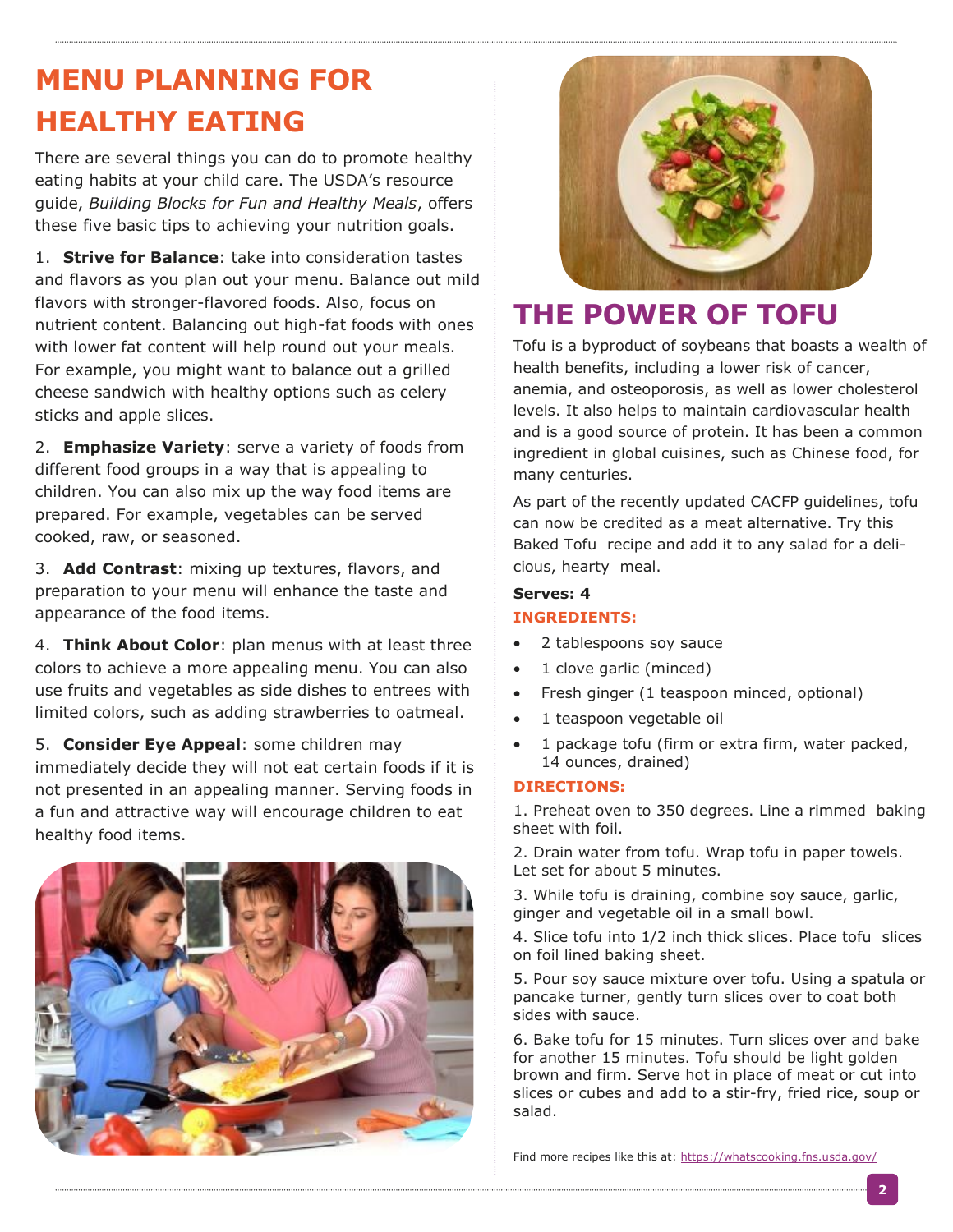## **FREE PREVENTIVE HEALTH AND SAFETY TRAININGS**

A majority of all licensing citations can be tied to preventative health and safety practices.

In 2016, the number one violation for family child care homes was failure to complete trainings on preventive health practices (including pediatric cardiopulmonary resuscitation and pediatric first aid). Child care centers were cited for lack of supervision (number one) and inability to provide a clean, safe, sanitary environment at all times.

The YMCA Childcare Resource Service (CRS) wants to help you be prepared. Through funding from the California Department of Education, CRS is now able to offer the Preventive Health and Safety Training required for licensed child care sites at no cost. This eight hour course is California EMSA approved and meets all the requirements of AB 243 and SB 1524 for Preventive Health and Safety (includes the 2016 Nutrition Update) for California Childcare Providers, Preschool Teachers and Aides. Topics covered in this training include sanitation, diapering, immunizations, sick children policies, injury prevention, transportation, community resources and nutrition.



#### **INCENTIVES**

Participants completing the full 8-hour training will receive a California Department of Education, Disaster Preparedness Plan, a lifetime Certification with EMSA sticker, and one incentive, such as:

- EMSA approved First Aid Kit
- Walkie-Talkie (set of 2)
- Solar and Wind-up radio
- Carbon Monoxide Alarm

#### **WHO SHOULD ATTEND?**

#### **Family Child Care**

- Licensed providers who would like a refresher
- Assistants and helpers

#### **Centers**

 Currently employed staff not holding PHS certification

\*Trainings can be held onsite and to fit your needs with split classes available (minimum 10 - maximum 20 participants).

**To register for a class or for more information please email [mytraining@ymca.org](mailto:mytraining@ymca.org)**